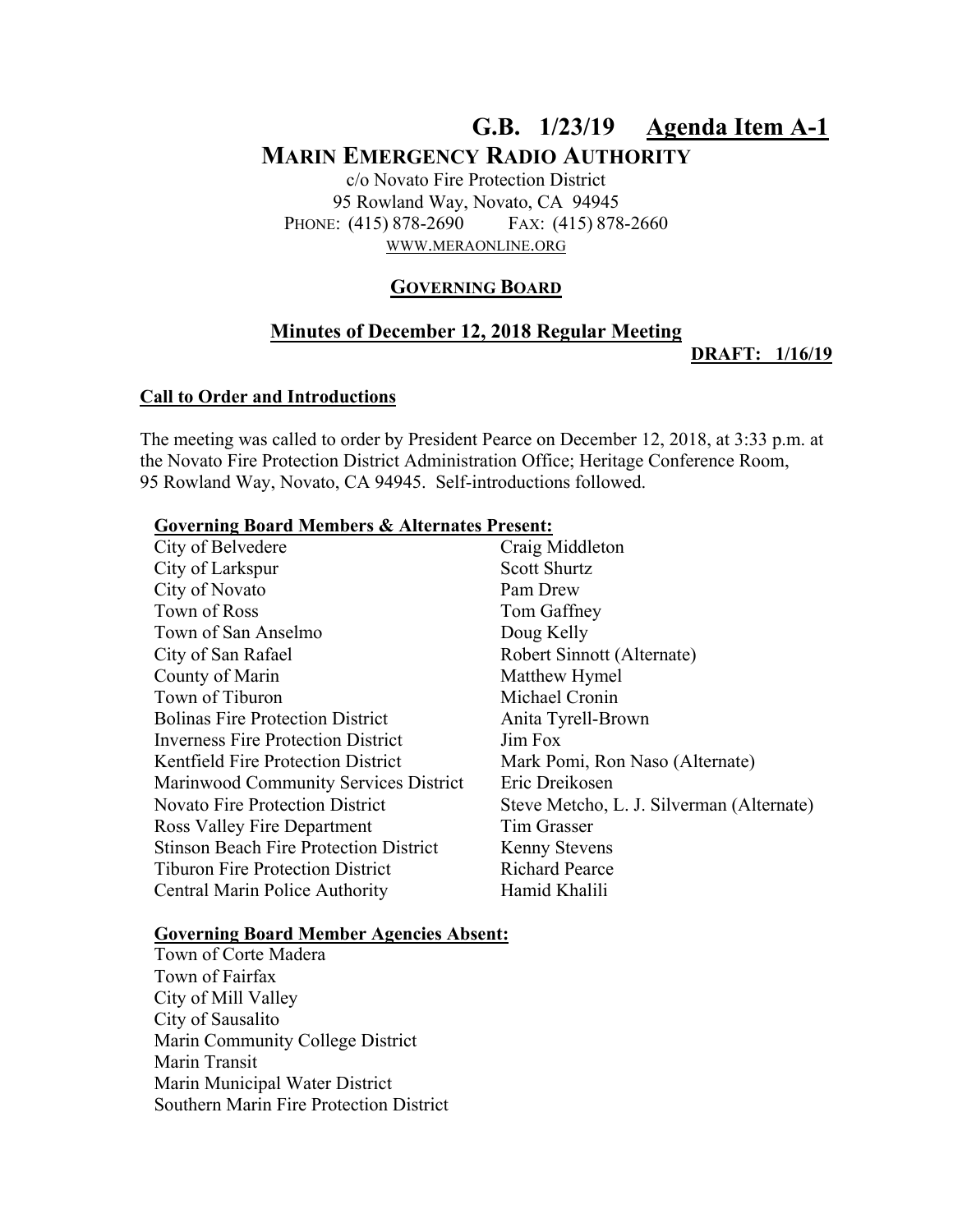#### **Staff Present:**

| <b>MERA Executive Officer</b>   | Maureen Cassingham |
|---------------------------------|--------------------|
| <b>MERA General Counsel</b>     | Trisha Ortiz       |
| MERA Deputy Executive Officer – | Dave Jeffries      |
| Next Gen Project                |                    |
| MERA Administrative Assistant - | Alex Anderson      |
| Next Gen Project                |                    |
| <b>MERA Operations Officer</b>  | Ernest Klock       |
| Marin County DPW Communications | Ethan Simpson      |
| Interim Representative          |                    |
| <b>Recording Secretary</b>      | Lauren Pallas      |
|                                 |                    |

#### **Guests Present:**

| Maher Accountancy                      | John Maher          |
|----------------------------------------|---------------------|
| Federal Engineering                    | David Mortimer      |
| <b>Novato Fire Protection District</b> | Dan Hom/Joe Valenti |

Pearce noted Anderson would be leaving MERA for a new position with the City of Sebastopol and invited Jeffries to recognize his accomplishments and time with the Authority. Jeffries said Anderson joined the Outreach Consulting Team in 2013 and was a huge help in reaching out to the public to acquaint them with what MERA does. He also participated in 2 rounds of meetings with all the MERA member agencies to provide presentations on the Next Gen Project. As Administrative Assistant to the Deputy Executive Officer – Next Gen Project, he worked on Project Oversight Committee meetings, conducted special surveys and performed numerous other Next Gen assignments.

Jeffries and Cassingham extended their great appreciation for all of Anderson's contributions. Cassingham said the Project would not be where it is without him and wished him all the best with his new position. Anderson expressed his gratitude, noting he wished he could have finished the Project with us.

#### A. Closed Session

Public Employee Performance: Executive Officer Evaluation, Pursuant to Government Code Section 54947.

Pearce asked if any members wished to go into Closed Session. No session was requested. He added that the Executive Officer Work Plan Committee of Hymel, Gray and himself had reviewed the 2018 Plan Performance and Proposed 2019 Work Plan with the Executive Officer.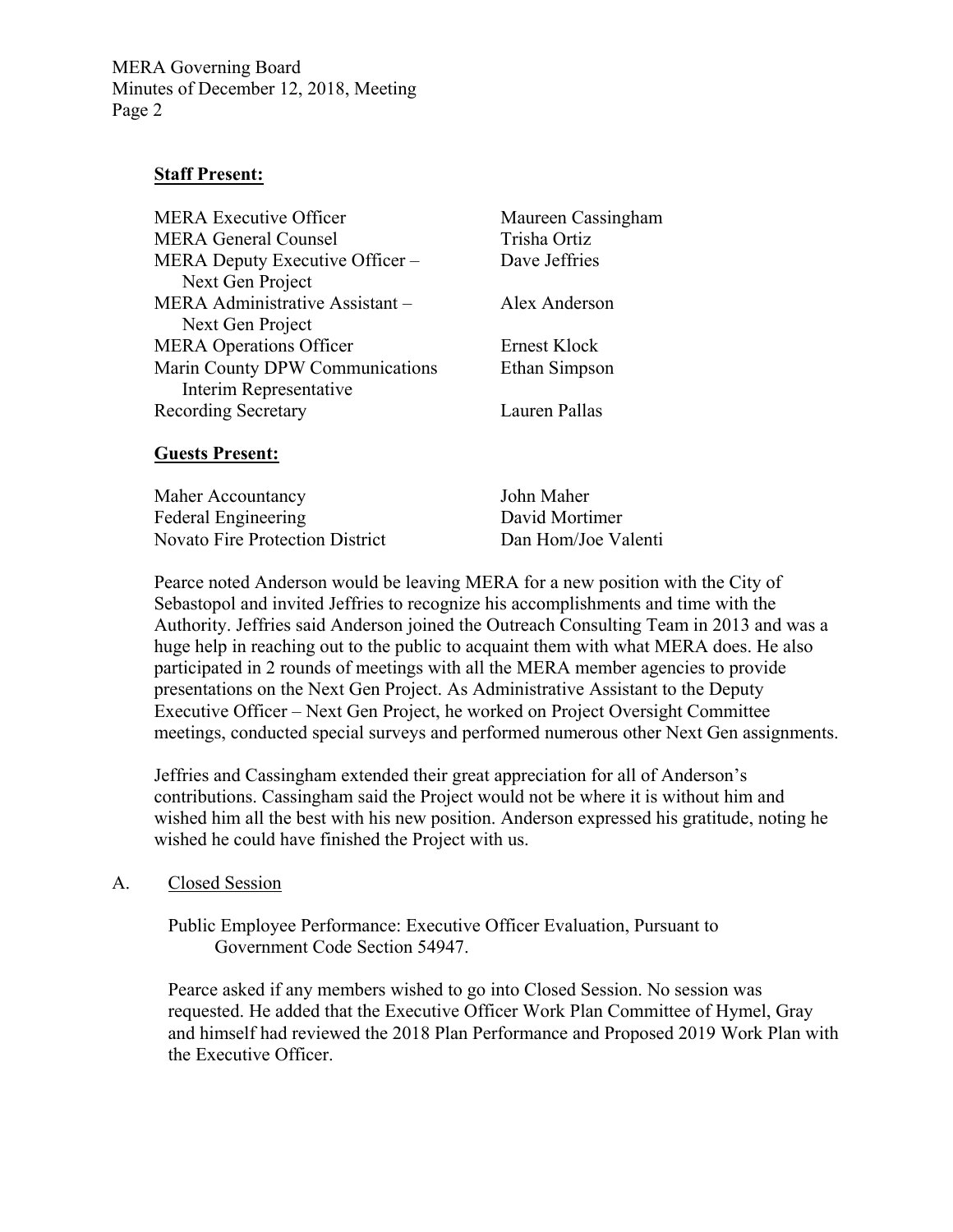#### B. Consent Calendar

All matters on the Consent Calendar are to be approved with one motion unless a Member of the Governing Board or the public requests that separate action be taken on a specific item:

- 1) Minutes from November 28, 2018 Governing Board Regular Meeting
- 2) Proposed CY2019 Agreement for Management and Administrative Services with Regional Government Services (RGS) for MERA Executive Officer and Proposed 2019 Executive Officer Work Plan
- 3) 2018 Annual Progress Report on Authority Operations and Activities
- 4) MERA 2018 Auditor Communication with Governing Board and FY17-18 Audited Financial Statements and Auditors' Report
- 5) Report No. 75 on Strategic Plan Implementation

Pearce asked to remove Item B-4 from the Consent Calendar for presentation by Auditor Maher.

*M/S/P Hymel/Kelly to approve Consent Calendar Items 1, 2, 3 and 5 as presented.* 

AYES: All NAYS: None ABSTENTIONS: None Motion carried.

Cassingham introduced Maher, noting he has been MERA's Auditor since 2007. She thanked him and his Team for all their efforts and patience in producing the FY17-18 Audit in the required compressed schedule to present it to the Finance Committee and Governing Board by the December 5 deadline. She also recognized District Finance Director Hom for his accounting contributions. She added that Maher also performed the Measure A Independent Compliance Audit in parallel schedule to MERA's Audited Financial Statements.

Gaffney noted the Finance Committee had reviewed the Audit with the sole input to extend the current System's useful life to 2022. Maher commented on the quick staff turnaround to help complete the Audit. He said the noteworthy Audit item was the adjusted System Depreciation Schedule which was accelerated a few years ago in anticipation the new system would be completed in 2019. He added the Audit is a clean opinion.

*M/S/P Gaffney/Middleton to accept the MERA 2018 Auditor Communication with Governing Board and MERA's Final Audited Financial Statements and Auditors' Report for FY17-18 and direct the Executive Officer to transfer \$225,000 from the June 30, 2018 Fund 70030 (Operating) Balance to Fund 70036 (Replacement) per Governing Board Resolution dated May 9, 2018.*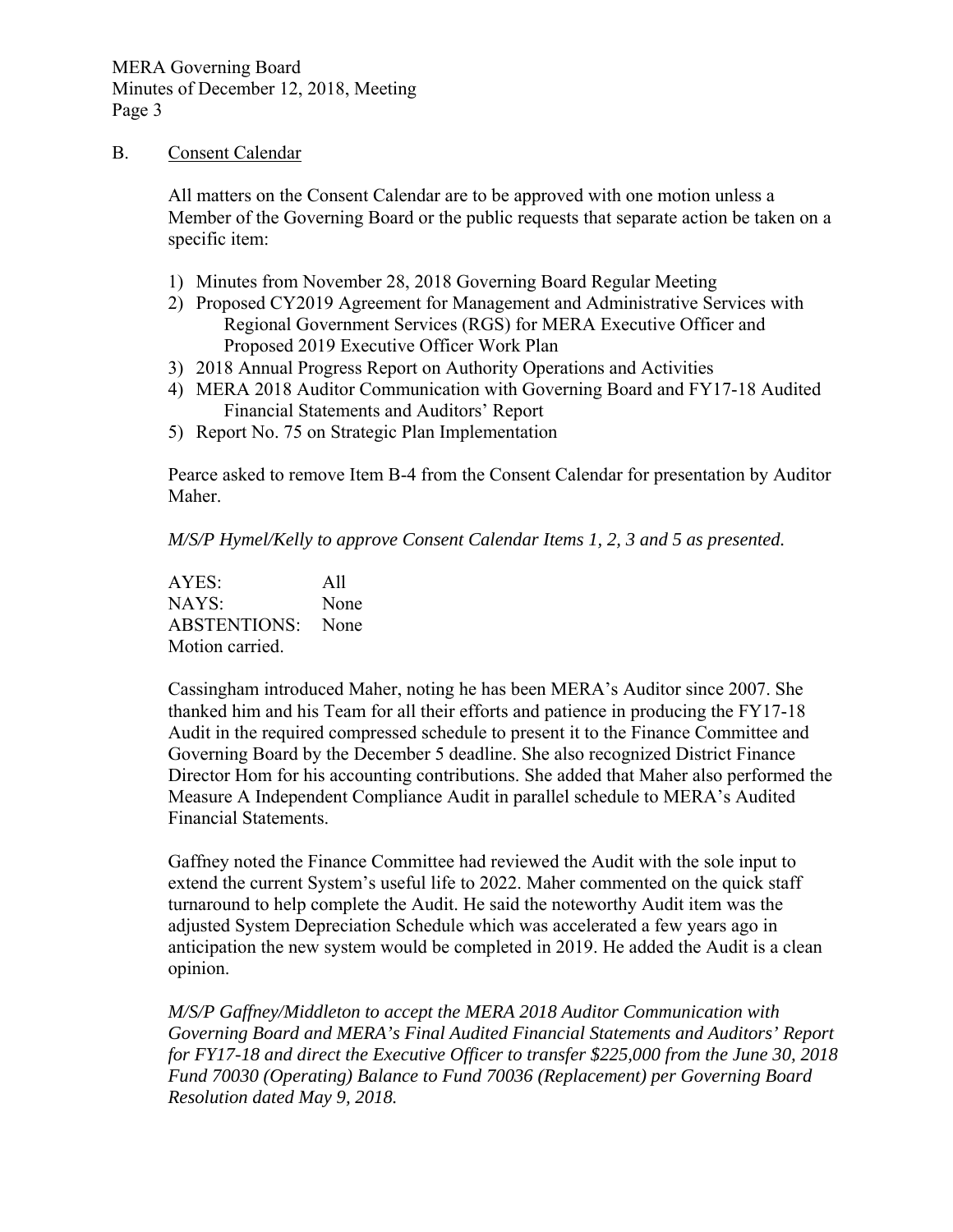> AYES: All NAYS: None ABSTENTIONS: None Motion carried.

- C. Executive Officer's Report (Cassingham)
	- 1) Report No. 49 on Next Gen System Project (Jeffries)

Jeffries recapped activities since the November 28 Governing Board meeting including the Project Team call, Motorola meeting and Muir Beach presentation scheduled for later tonight. He added that most of the staff effort has been on Change Orders #7, #8, #10 and #11, which are on today's Agenda and have been reviewed by the Finance Committee in conjunction with the Project Budget and Cash Flow Projections. He noted the December 19 Citizens Oversight Committee meeting, wherein Measure A revenues and expenditures since their last meeting on September 19, 2018 will be reviewed.

2) Report on Reinvestment of 2016 Bond Proceeds – New Guaranteed Investment Contract (GIC)

> Cassingham said with the November 30 expiration of the current GIC with Natixis as reported on November 28, she has worked with Gaffney, Sperry Capital Financial Advisors and Bond Counsel Reyes with Kutak Rock to reinvest the remaining Bond proceeds by competitive bid process. Bids were submitted on December 10 with 2 bids received. The bid was awarded to Bayerische Landesbank at 3.042% interest. The new Investment Agreement is under review by the parties and we are on track for closing and settlement on Monday, December 17.

Cassingham added the new GIC interest rate was three times greater than the original interest rate of 1.19% which reflected the 2016 bid climate. Financial Advisor fees will be paid by the provider. She thanked Gaffney for his efforts with the Reinvestment. Gaffney said these are unexpended Bond proceeds, the investment of which, is very important to Project financing. He said the higher interest rate adds about \$1M to funds available for the Project.

Pearce asked about restrictions on earnings from Bond proceeds. Gaffney said we can't earn more than the arbitrage on the Bonds. We will be earning 3% with Bond interest at 2.5%. For the first 2 years, we only earned 1.19% and arbitrage will be reported after 5 years. However, no payback to the Treasury is expected. Tyrell-Brown asked if the increased interest would be recognized in the Project Budget and cash flow. Gaffney confirmed it is being recognized in the projections.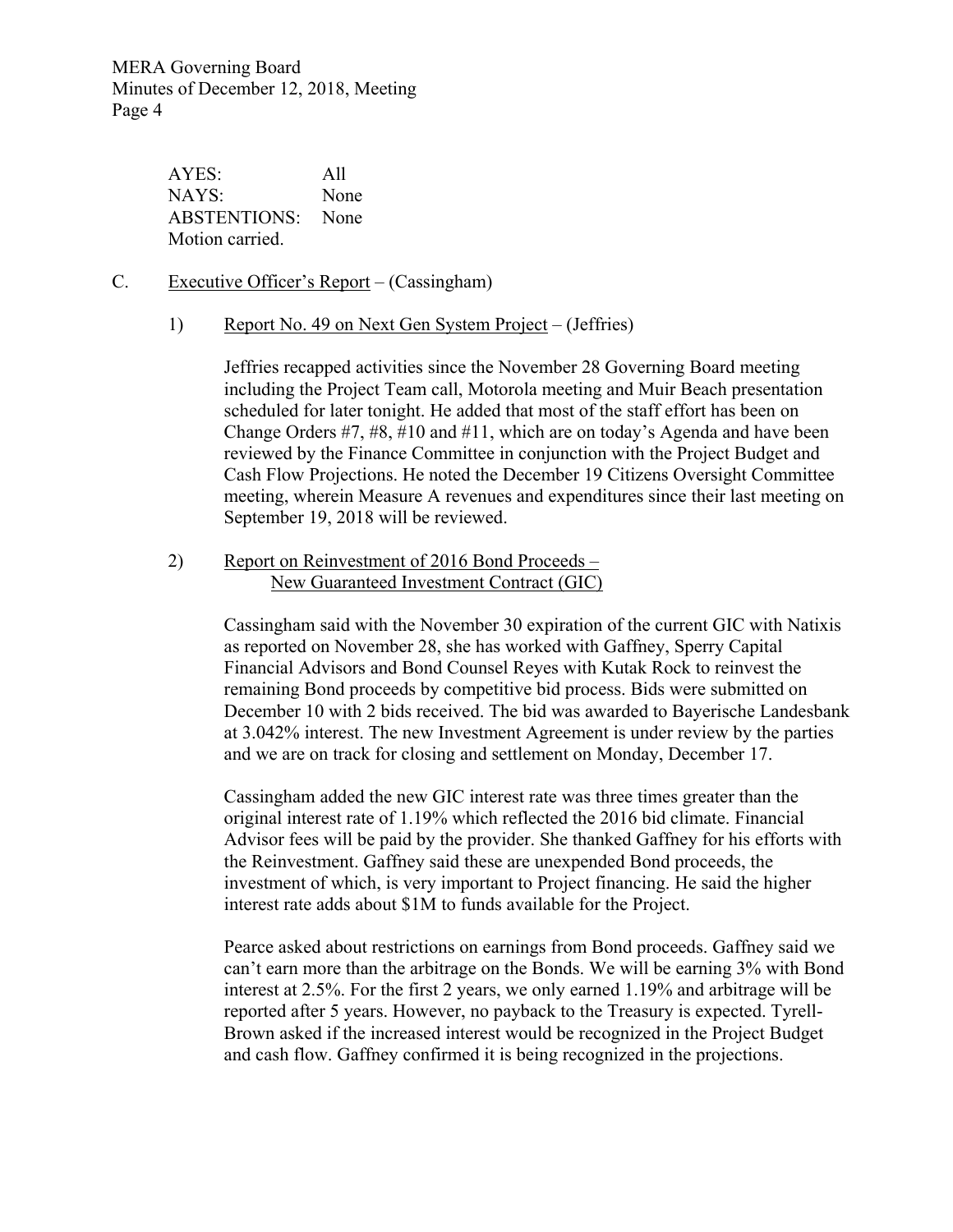#### D. Operations Reports – (Klock)

1) Update on Next Gen System Project Budget – (Jeffries)

Jeffries presented the updated Next Gen Project Budget which incorporated Change Orders (C.O.s) #5, #6 and #9 approved by the Governing Board on October 24. These C.O.'s were deducted from the Budgeted "Vendor Contingency" line item. The latest Budget iteration shows the impact of approving proposed Change Orders #7, #10 and #11. The MERA Finance Committee met on December 6 and determined there are sufficient funds available to approve them along with an increase in the Project Contingency to \$4M. The Committee supported the increased Contingency given the unknowns of the Project.

Pearce noted he attended the Finance Committee meeting. He said it was a good discussion and the Project financing is in good shape and well monitored. Hymel said there was discussion around maintaining a minimum reserve balance and a policy to establish it at \$4M at least through the first 10 years of the Project. As the out years approach, the minimum can be revisited and revised.

*M/S/P Kelly/Hymel to accept the latest Next Gen Project Budget as presented and approve the Finance Committee's recommended minimum Project Contingency of \$4M.* 

| AYES:               | All  |
|---------------------|------|
| NAYS:               | None |
| <b>ABSTENTIONS:</b> | None |
| Motion carried.     |      |

2) Motorola Contract Change Order #7 – AES/DES Encryption, Radio Management, WiFi, OTAP (Jeffries)

Jeffries reported this C.O. has been presented to the Governing Board several times and has not changed. Pearce reiterated that C.O.'s #7, #10 and #11 have also been reviewed by the Finance Committee and confirmed #10 and #11 have discount deadlines associated with them. He added that C.O. #7 will reduce the Project Schedule and provide for future efficiencies with remote programming. In response to Middleton, who asked if the \$4M Contingency would be maintained if we did #7, #8, #10 and #11, Gaffney said no action is planned at the time on #8.

Hymel said the cost of C.O.'s #7, #10 and #11 retained a \$963K of Unappropriated Project Reserve above the \$4M Contingency. Regarding C.O. #8 MPLS, he said a number of vendor cost and timing options will be explored by the Project Oversight Committee before this matter is re-presented to the Governing Board. The Board can look at the remaining balance as part of that. Pearce added that with so many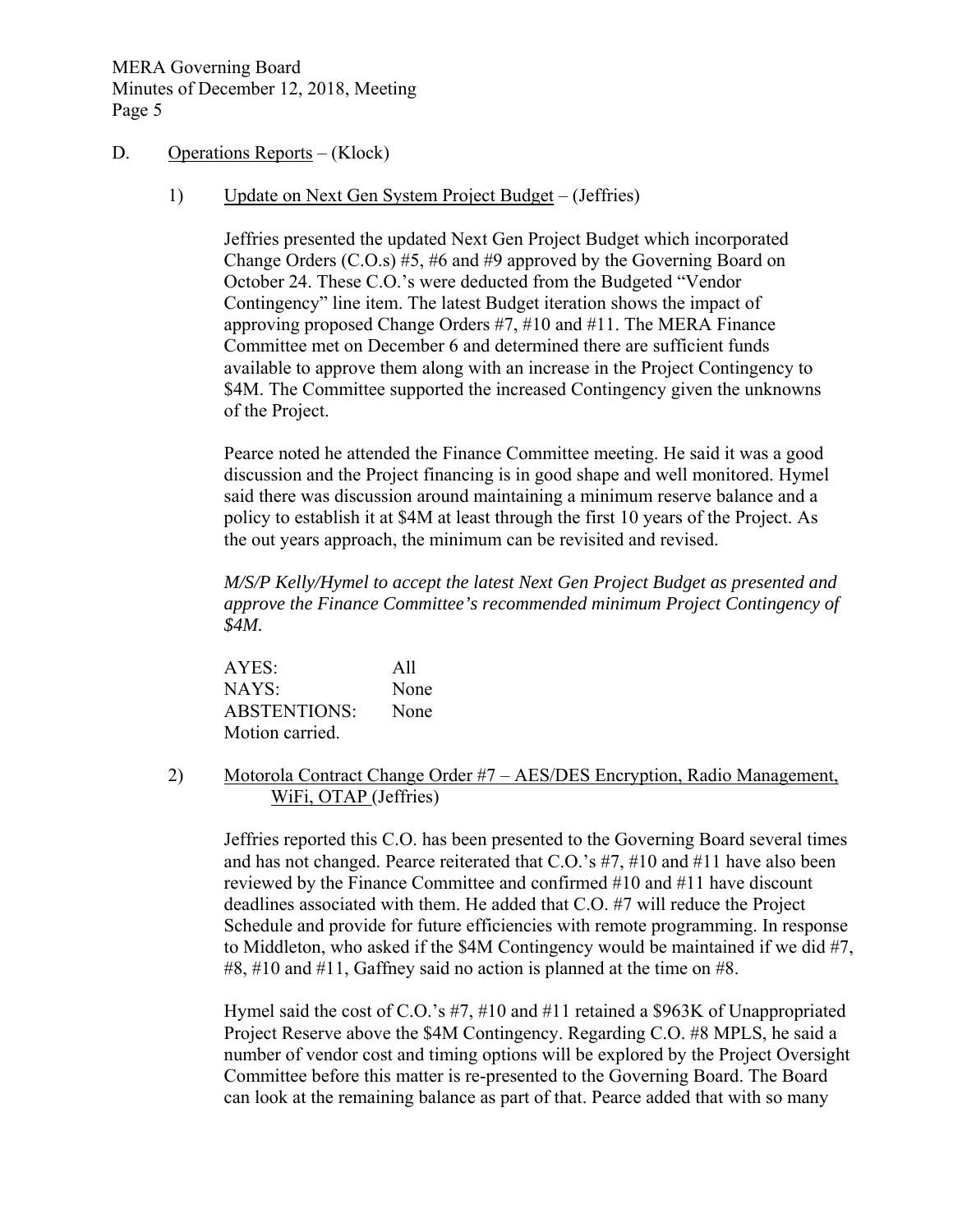> moving parts to C.O. #8 and given no immediate urgency, it was agreed more review and time should be taken with it before proceeding.

Gaffney said the reserve reflects 20 years of revenue coming in so we don't have all the funding now. He continues to do cash flow separately from the Project Budget. At this point, it is working. Hymel added that, if needed, a short-term borrowing could be arranged and financing expense would be another Project cost. Borrowing would be minimized to the extent possible. Gaffney commented with the additional GIC interest, additional financing may not be needed but certain expenses like Site Construction remain unknown. Middleton confirmed C.O. #7 cost as \$631,403.15.

*M/S/P Kelly/Gaffney to approve Motorola Contract Change Order #7 as presented.* 

AYES: All NAYS: None ABSTENTIONS: None Motion carried.

3) Update on Motorola Contract Change Order #8 – Multi-Protocol Label Switching (MPLS) for the Microwave Network

By consensus, this Item is on hold for future discussion and action.

4) Motorola Change Order #10 – Radio Accessories and Mobile Portable Chargers – (Jeffries)

Jeffries said this was a repeat presentation of C.O. #10 to the Finance Committee and Governing Board. He said Portable Chargers had been listed in the Motorola Contract as an optional cost and not required equipment and the Contract only provided for lower capability radio batteries. The additional radios inventory portion of this C.O. has been updated and reflects 126 total additional radios which is reduced from the original count. As a result, the total cost of #10 is reduced to \$3.5M.

Jeffries said a question had been posed about using an outside vendor for the chargers to reduce costs. The Radio Shop got a quote from Endura which reflects certain equipment cost decreases. However, Motorola chargers include a proprietary feature called Impress which they claim provides 60% more charges over the life of the radio. It also provides faster charging and capacity diagnostics. There is a value going with Impress and its capabilities but Endura offers pricing differences.

Kelly asked what Endura thought about Impress and whether they concurred. Simpson said he was not able to find much clarification about this. Endura chargers are considered smart chargers that provide some monitoring like battery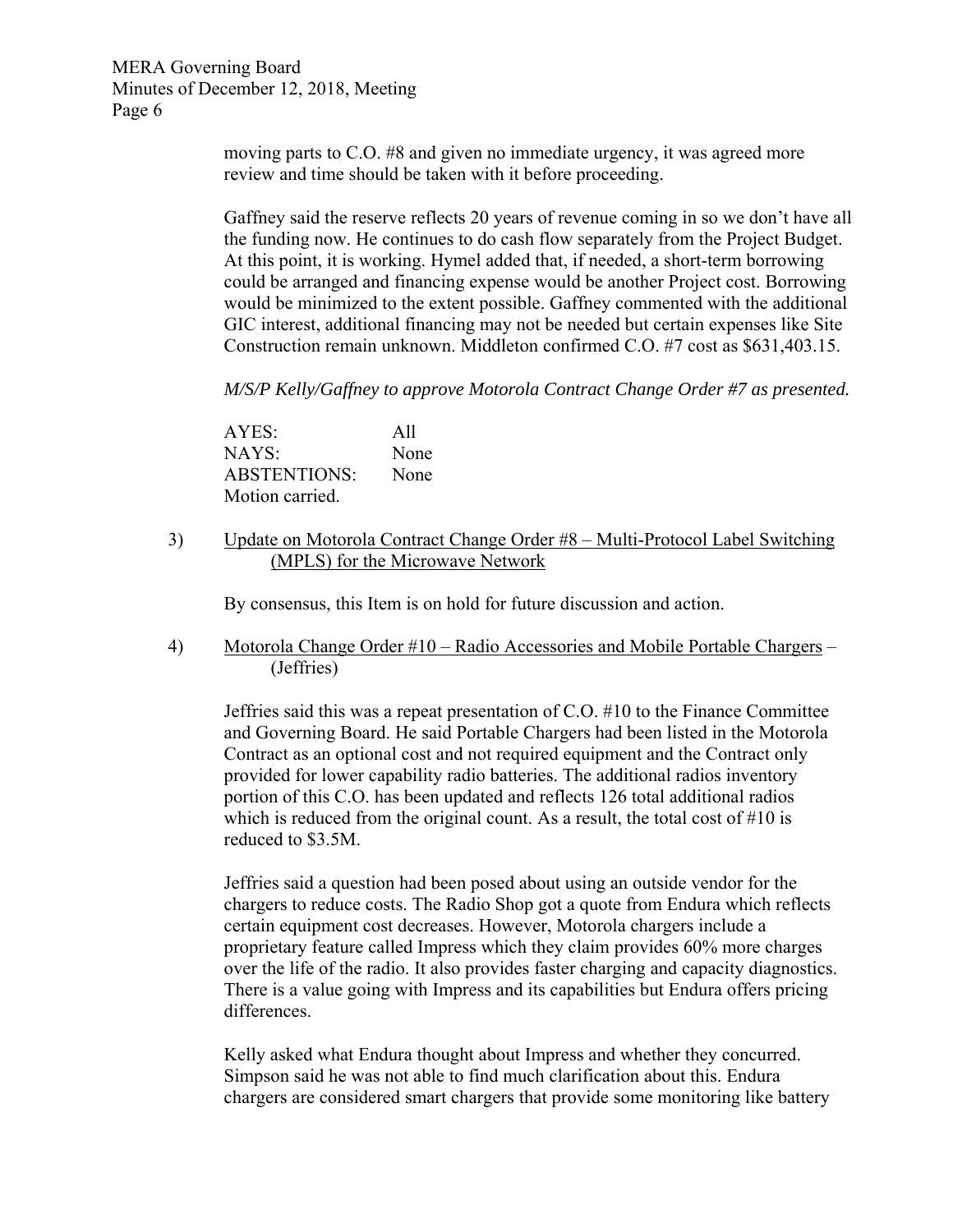> temperature, capacity and remaining life. There are some Endura chargers in use and they seem okay.

> Kelly asked Jeffries to calculate the overall cost difference. Pearce said the Motorola batteries have a conditioning feature that Endura may not have. Gaffney noted that there could be issues if we don't buy the Motorola chargers. Grasser asked if Motorola had considered subsidizing the cost difference due to not having chargers in the bid. Jeffries responded that Motorola had tried unsuccessfully to get discounts into this C.O. as they have with other C.O.s.

> Kelly said he was leaning toward opposing this C.O. Motorola is selling radios and should be selling chargers. They are not treating as fairly on this even though they have made other concessions. His no vote would be in protest. Grasser added that the Impress battery is replaced for free if it doesn't hold a charge after 18 months. After-market batteries may not be warranteed the same. Hymel suggested further study of this part of the C.O. since it would not affect a discount. Jeffries said he calculated about an \$83K savings with Endura. He added that this C.O. is date sensitive for approval. With C.O.s #10 and #11, if we commit by December 15, there is an additional \$1M in discounts.

> Gaffney asked if we have to commit to all of the C.O. package. Jeffries said a reworking of the package would take time beyond 12/15. If we wanted to preserve the discounts, Governing Board approval would be needed by mid-month. Cost implications of reworking C.O.s #10 and #11 are unknown as negotiations with Motorola would be required.

> Kelly said since chargers are not needed now, more time could be taken to study the Endura. Jeffries said the removal of chargers from the C.O. would require new pricing and clear Board direction on it. Klock reiterated Motorola's December 15 deadline to retain #10 and #11 discounts. Grasser asked about Federal Engineering's (FE's) role in this as they didn't include the chargers as required in the RFP. Tyrell-Brown asked for clarification of F.E.'s responsibility. She added she was concerned about their accountability going forward as well. This is a huge miss and greatly time-consuming financial issue.

Jeffries said, had the chargers been included in the Motorola Contract, the Contract cost would have increased. Klock said, per the Contract, chargers were treated as accessories and no detailed inventory had been done on all radios and accessories prior to the RFP going out. Jeffries said a survey was done after the RFP with varying degrees of response from member agencies. He added that FE was there to guide us and should have been pointing out potential landmines. At minimum, these costs would have been known up front. The various Change Orders reflect a long list of items we have been negotiating with Motorola for months. The C.O.'s are now finalized for Board decisions.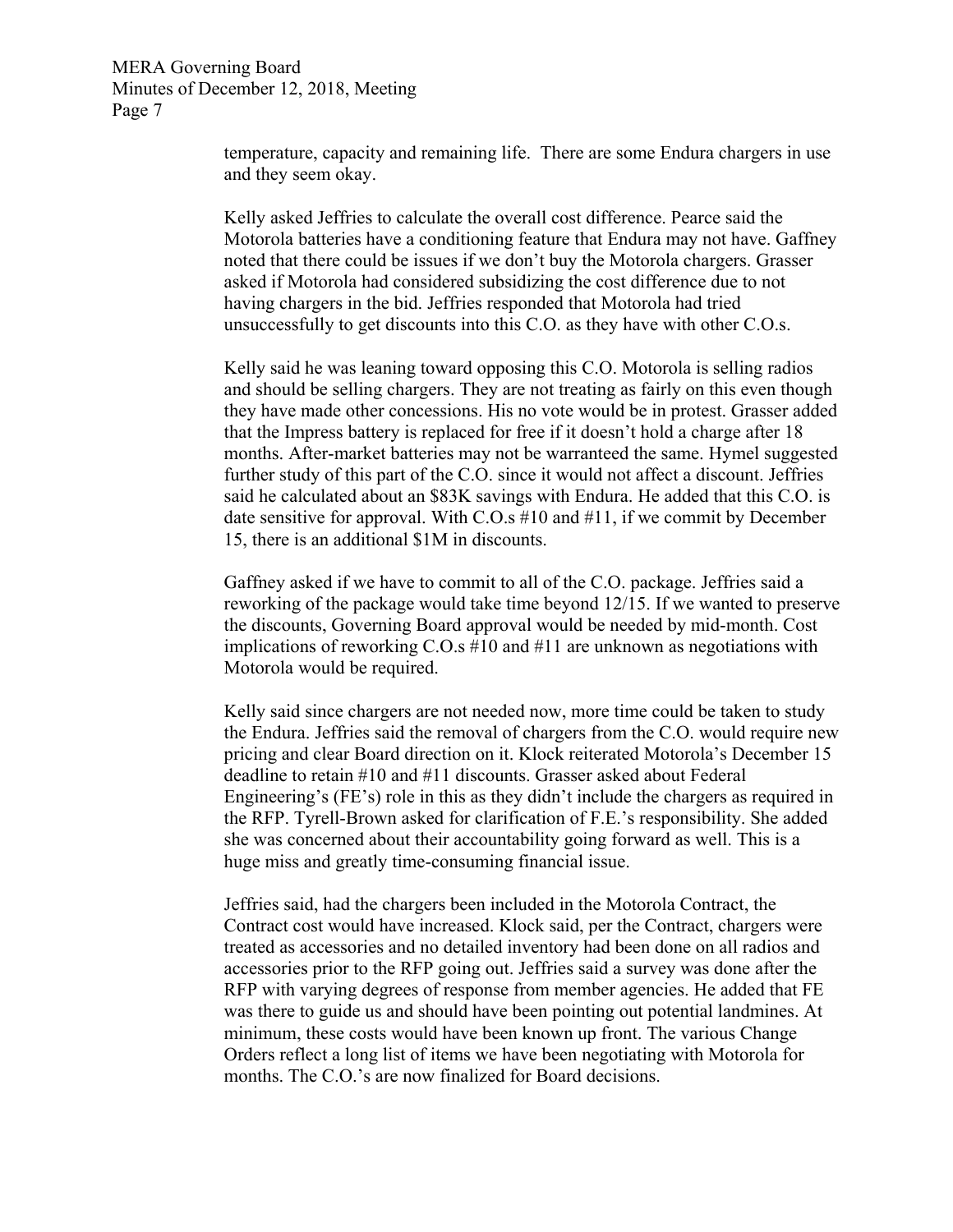> Middleton asked about technology getting cheaper over time and whether radios and battery costs would come down. Kelly said proprietary technology costs tend to stay the same. Simpson said today's pricing probably reflects some cost reduction. Jeffries said a new radio model may be on the horizon with features we will not need. Simpson added the after-market batteries have much higher turnaround. Cronin said he had noticed the difference between the Motorola and after-market batteries but could not confirm the 60% differential. Grasser added circuit contacts were worn down using after-market batteries so there is a tradeoff. Jeffries noted agencies have a choice to use afte-rmarket batteries when replacing originals.

> Mortimer said he has spoken with Jhaver who was involved with the RFP development and final negotiation of the Motorola Contract. He said not requiring chargers was not a miss by FE or the Board. Whether the idea was to include them in the Contract later, he can't speculate. The RFP required that all accessory costs were to be priced as separate line items by Motorola. After the RFP was issued, a radio and accessories survey was to be conducted for ordering purposes.

> In response to Gaffney, Jeffries, said Governing Board options are to approve or disapprove C.O. #10 as presented. Anything in between would require clear Board direction. Staff would need to be given the authority to work on and approve a revised C.O. within those parameters to preserve the discounts. Hymel said we either decide on Motorola chargers or another brand but funding would still need to be approved at a later date. Cronin said for the possibility of saving \$80K with another charger, we are risking an unknown amount of discount and perhaps ending up with substandard equipment. Either way, this will cost MERA.

> Hymel said we could separate the motions on C.O. #10 package components. Jeffries said chargers are just one part of the accessories component. Kelly said there should be at least one protest vote. Cronin said he understood, but here we are, plus under a deadline. Tyrell-Brown inquired about the mobile radio upgrade to APX 6500 and the noted limitations with the 4500s and whether this is related to the dual. Jeffries said the feature set for the 6500s matched MERA's needs more closely, especially on the public safety side. He added the simplification of what we have is also a factor, including minimizing the number of models and control heads we have and maintenance thereof. She asked about cost differential. Jeffries said, after considerable study, this model best meets our specs and is accordingly most cost-effective.

> In response to Pomi, Jeffries said the base is 6000 which is a single band portable radio. Pomi requested clarification of the Motorola Solutions Change Order #10 Items 1-6. Jeffries said, Item 5 cleans up a mistake in the early San Rafael radio order for 3 APX 8000s but does not move all the radios to the 8000s.

> Gaffney said the charger cost is around \$230K of the total C.O. cost of \$3.5M. He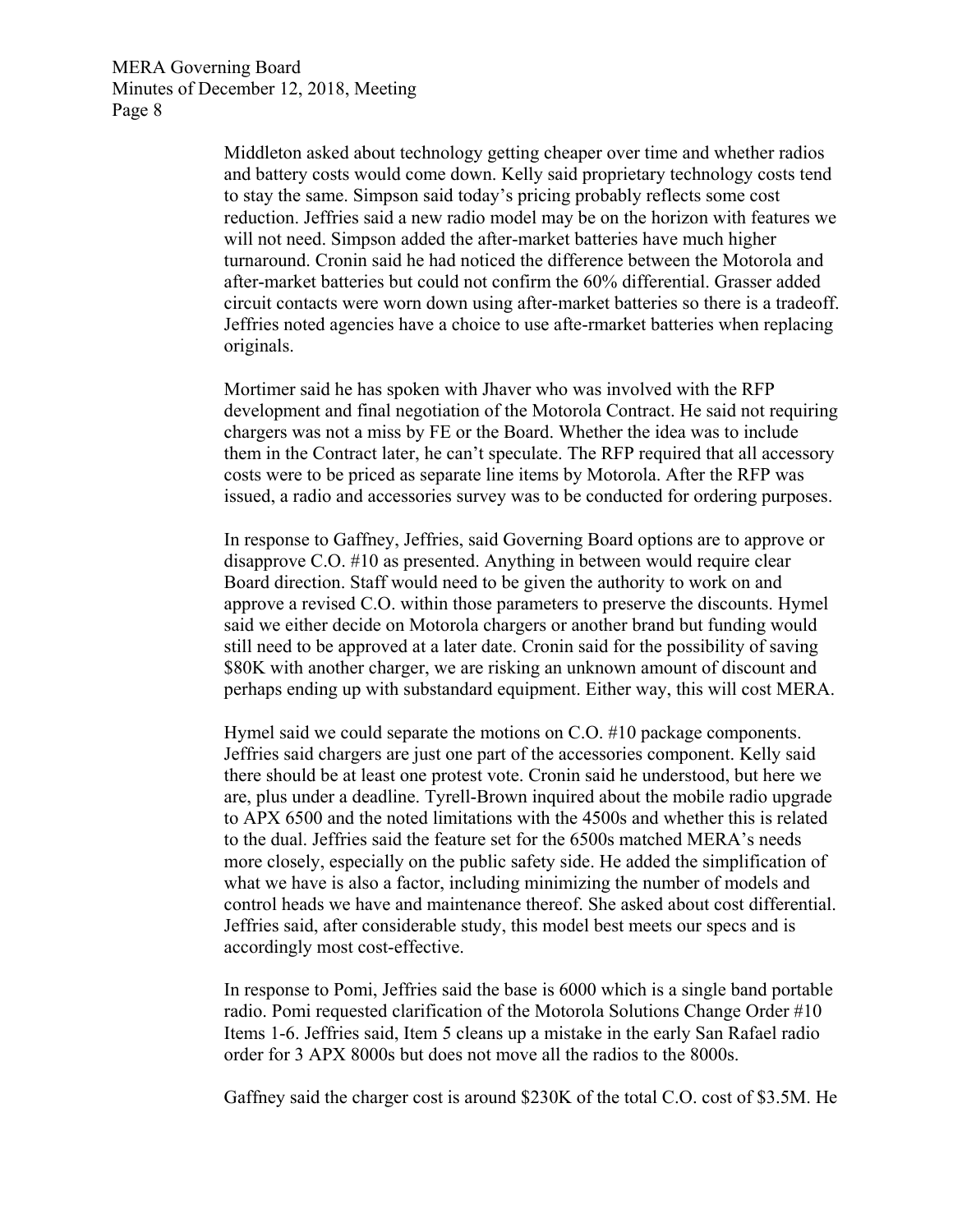> suggested approving the C.O. with the exception of the chargers. Jeffries said removing this item could affect the overall discount even though the charger amount is small by comparison. Gaffney said we could always buy Motorola chargers later. Kelly said it is clear Motorola wants this sale in this calendar year. He suggested approving C.O. #10 as is and giving staff the authority to negotiate better pricing on the chargers. Pearce added we could approve C.O. #10 in its entirety, not to exceed \$3.25M.

Silverman noted Motorola's previous response to our question about how many systems like this they sell without radio chargers. Their answer is none. In response to Pomi, charger costs were recalculated as \$436K. Gaffney suggested we deduct the \$83K cost difference between Motorola's chargers and Endura. Hymel supported Kelly's suggestion to approve #10 as presented with authority to staff to seek a further charger price reduction. Klock said original Motorola charger costs were \$1M which are reduced by over 50% with this C.O. He added the C.O. locks in unit pricing and not the dollar amount, which is awaiting a final detailed inventory of what we want.

Klock said Motorola is very clear about signing a Contract that did not include chargers. The root of all the Change Orders is that these were items not included in the Contract. Hymel said the Contract was an up to amount and that chargers were not included in it. Kelly said radios without chargers was a miss. Pearce added we need to circle back to find the source of the miss.

*M/S/P Kelly/Middleton to approve Motorola Change Order #10 with the provision that MERA staff negotiate better pricing to the best of their abilities.* 

AYES: All NAYS: None ABSTENTIONS: None Motion carried.

Hymel said the Finance Committee will follow-up on nonpublic safety radios and equipment after a detailed inventory since this will be funded by non-Measure A Revenues. The Government Code Section used for Measure A limited expenditures to public safety only. \$1M has been budgeted for non-safety equipment.

#### 5) Motorola Contract Change Order #11 – Early Order Mobile Radios (Jeffries)

Jeffries said the cost for C.O. #11 is \$423,313.42 and works in conjunction with C.O. #7. The idea is to bring in the mobiles early. The final Project Schedule will identify a cutover date 10 months before, when we will take delivery of the mobiles which will be dual band. Installation will begin across the fleet while we are still on Gen I. Moving all the MERA users to Next Gen will only require a few days. The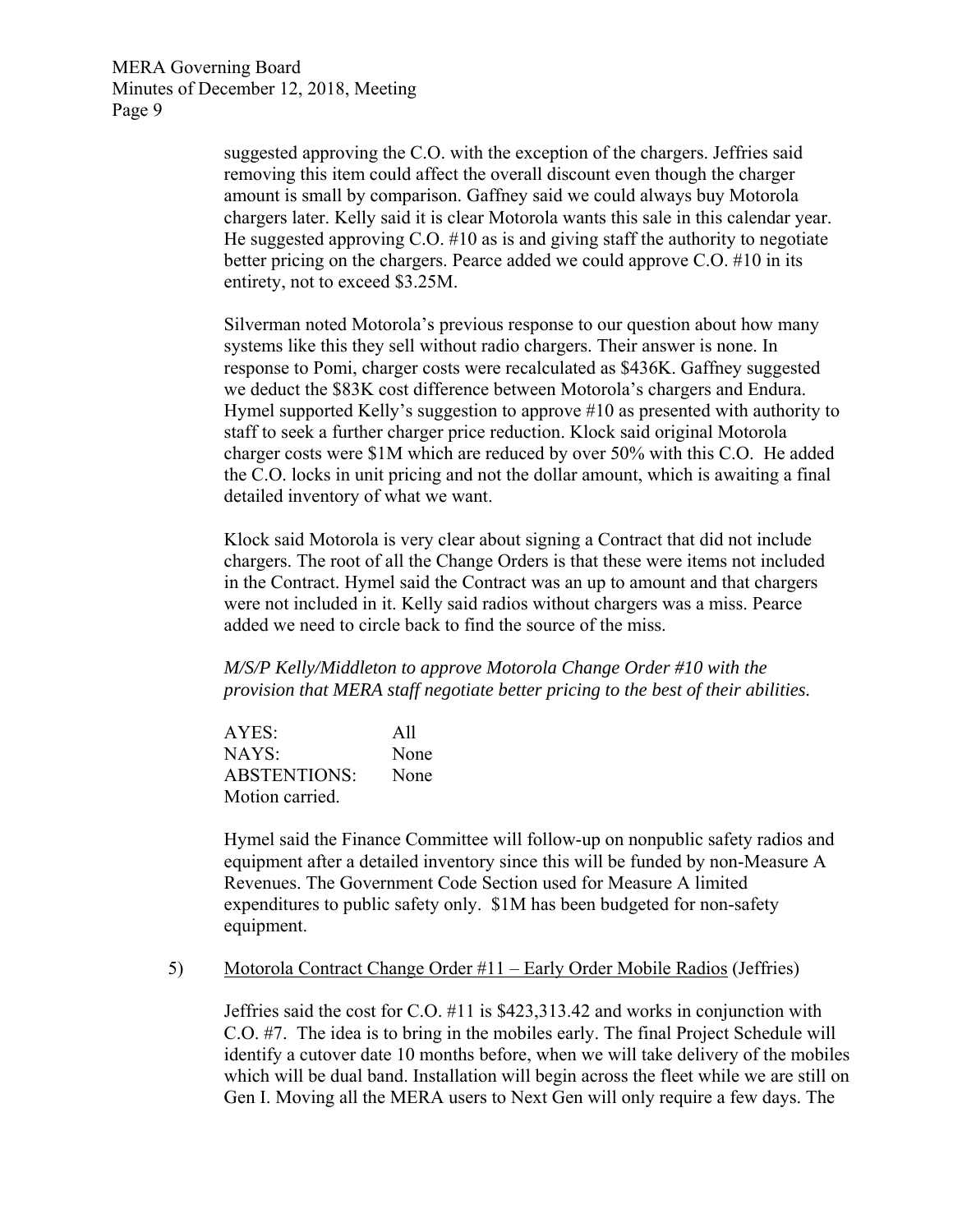> current cutover plan would start installation upon cutover and this C.O. would reduce the Project schedule by 8 months.

In response to Gaffney, Jeffries clarified that the cost of this C.O. was reduced from its original \$1M due to a cost shift to C.O. #10. Gaffney said the Finance Committee unanimously supported #10.

*M/S/P Kelly/Stevens to approve Motorola Change Order #11 as presented.* 

AYES: All NAYS: None ABSTENTIONS: None Motion carried.

#### 6) Federal Engineering Contract Update - Review

Klock presented his report noting F.E.s Contract started in March 2017. Almost \$700K has been expended in Phase II of their Contract, leaving a balance of about \$300K. Duration of Phase II was project to be 2.5 years, which is no longer valid. Updated duration is 5 years. They are through about 75% of Task 2, which is Preliminary and Final Design Review. Tasks 3-6 deal with system installation, coverage testing, and documentation.

Klock said he will be negotiating with F.E. over the next few months to extend their Contract through Project duration. He is aware that MERA would like to see a nocost extension. He added FE is seeking compensation for performance of out-ofscope work. He will negotiate and align the remaining tasks to meet the new schedule. These discussions will be presented for Project Oversight Committee review and recommendation to the Governing Board.

Pearce asked about Jhaver's statement to finish the Project with no further negotiations. Klock said he agreed to the updated schedule, but not without further negotiations. His agreement was based on no further out-of-scope work. Cassingham asked who authorized the out-of-scope work. Klock said he did as he manages FE's Contract and this work was necessary to move the Project forward.

Gaffney asked about the full-time FE Project Manager's hours being scaled back due to delays in the Project Schedule. Klock said we have not yet found opportunities to scale back his time due to the extra work required in working with Motorola. This includes extensive delays in design submittals and changes required. FE has been key to flushing this out.

Hymel said it is important to present the Project Manager's hours and FE Contract changes to the Project Oversight Committee for input. Jeffries said a Committee meeting will hopefully be scheduled prior to the next Governing Board meeting on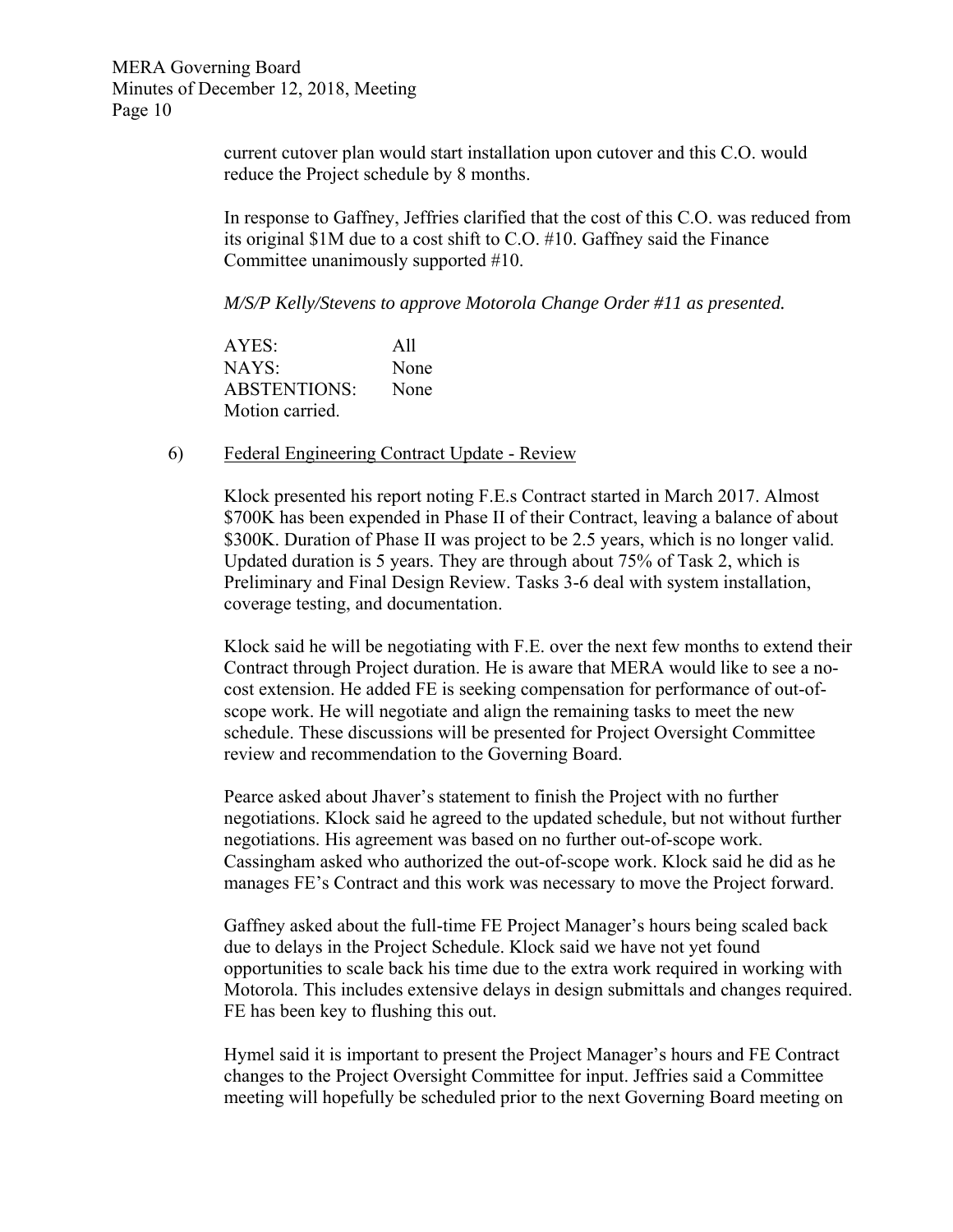January 23 to discuss this, along with a CEQA update. Pearce asked for the lack of inclusion of radio chargers in the Contract along with other misses, to be included in the FE Contract review.

Cassingham said, for the record, she objects to the FE report citation of "extensive assistance with lease documentation preparation". Klock acknowledged the concern.

#### 7) MERA System Operations Update – November – (Simpson)

Simpson said November went well. Some PG&E power issues were experienced. The traffic jam over Thanksgiving led to 3 rectifier failures. Also, a DAS hard drive was replaced. There also were calls received related to Fire Station Alerting. None of these were threatening. There were spares and he does not foresee issues going forward. Pearce noted 32 seconds of busies for the year.

#### 8) Other Information Items

Pearce inquired about Motorola Legacy System support and providing us help with locating parts, ideally at discounts. Simpson said the Shop is sorting out what is available as surplus and what may be needed. Pearce said Motorola committed to providing assistance until Next Gen came online. Klock confirmed a letter from Motorola to provide support. Pearce asked if there was a sunset provision in it. Jeffries and Simpson said Motorola responds to our inquiries regarding surplus item compatibility. They have committed to vetting spares by using third-party personnel once we locate them and group them efficiently for consultant review.

Jeffries distributed the December 2018 member handout on the Next Gen Project. He asked for members to distribute them to their Boards and appointed staff. Future editions will generate more attention as the draft SEIR is issued. They will include information about the 5G system implementation and that it has nothing in common with Next Gen. Hymel asked for 5G sample language for MERA members to use to differentiate it should it come up.

Pearce wished good luck with the MERA Muir Beach presentation tonight and thanked all for the hard work on the Change Orders.